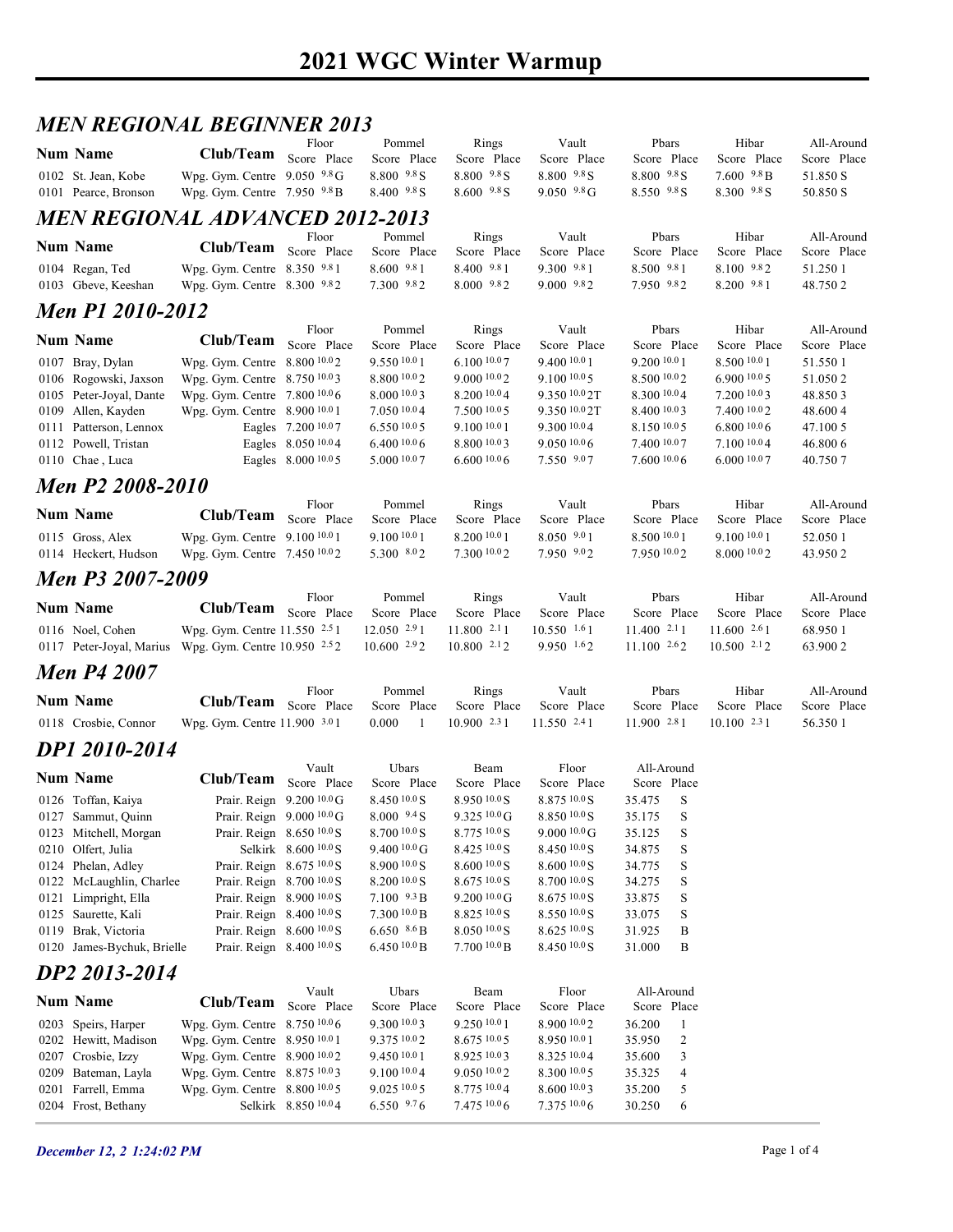# $DP2 2011-2012$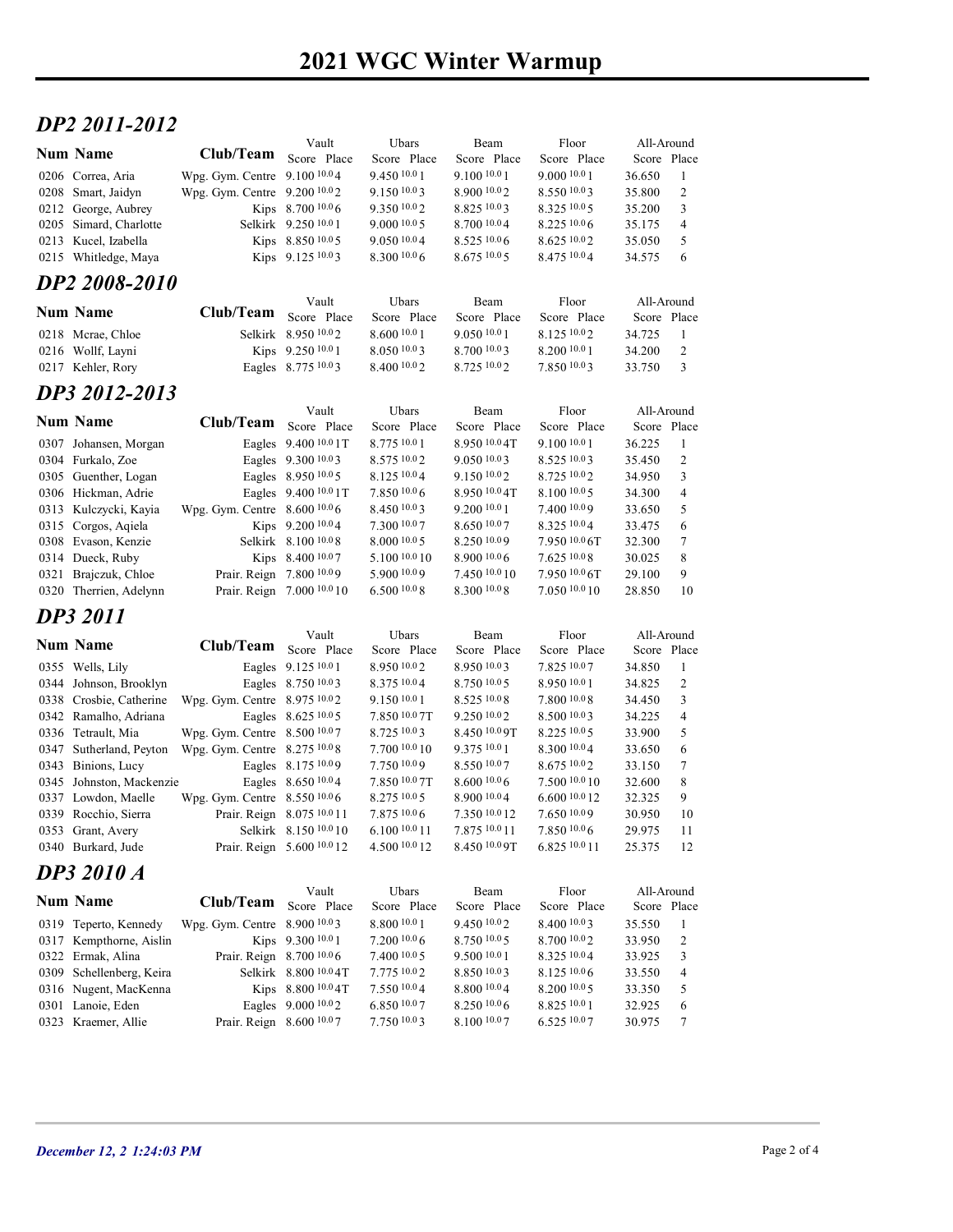## 2021 WGC Winter Warmup

#### DP3 2010 B

| <b>DP3 2010 B</b>                                                                     |                                           |                                               |                             |                                         |                               |                           |                      |  |
|---------------------------------------------------------------------------------------|-------------------------------------------|-----------------------------------------------|-----------------------------|-----------------------------------------|-------------------------------|---------------------------|----------------------|--|
| <b>Num Name</b>                                                                       | Club/Team Score Place                     | Vault                                         | Ubars<br>Score Place        | Beam<br>Score Place                     | Floor<br>Score Place          | All-Around<br>Score Place |                      |  |
| 0303 Ross, Micah                                                                      |                                           | Eagles 9.100 10.04                            | 8.950 10.03                 | 9.100 10.0 2T                           | 8.675 10.02                   | 35.825                    | -1                   |  |
| 0318 Dueck, Ivy<br>0335 Rodgers, Ella                                                 | Wpg. Gym. Centre 9.350 10.0 1             | Kips 9.300 10.02                              | 9.05010.02<br>9.25010.01    | 8.150 10.05<br>9.100 <sup>10.0</sup> 2T | 9.025 10.0 1<br>7.775 10.04   | 35.525<br>35.475          | 2<br>3               |  |
| 0302 Moorehead, Addison                                                               |                                           | Eagles 8.300 10.0 6                           | 8.100 10.0 4                | $8.050\ 10.06$                          | 8.575 10.03                   | 33.025                    | $\overline{4}$       |  |
| 0312 Marcoux, Maelle<br>0310 Rusk, Cailey                                             | Wpg. Gym. Centre 9.200 10.03              | Selkirk 8.950 10.05                           | 6.35010.05<br>5.775 10.0 6  | 9.400 10.0 1<br>8.350 10.04             | 7.425 10.06<br>7.575 10.05    | 32.375<br>30.650          | 5<br>6               |  |
| DP3 2006-2009                                                                         |                                           |                                               |                             |                                         |                               |                           |                      |  |
|                                                                                       |                                           | Vault                                         | Ubars                       | Beam                                    | Floor                         | All-Around                |                      |  |
| <b>Num Name</b>                                                                       | Club/Team                                 | Score Place                                   | Score Place                 | Score Place                             | Score Place                   | Score Place               |                      |  |
| 0351 Burgess, Kaitlyn<br>0349 Trites, Madisen                                         |                                           | Neepawa 8.825 10.03<br>Neepawa 9.000 10.02    | 7.900 10.04<br>8.0501003    | 9.550 10.01<br>9.125 10.02              | 8.900 10.0 1<br>8.825 10.02   | 35.175<br>35.000          | -1<br>2              |  |
| 0346 Paletta, Esme                                                                    | Wpg. Gym. Centre 8.450 10.0 5T            |                                               | 8.350 10.0 1T               | 9.100 10.03                             | 7.900 10.0 5T                 | 33.800                    | 3                    |  |
| 0356 Binions, Olivia<br>0350 Bjarnarson, Svienna                                      |                                           | Eagles 9.025 10.0 1<br>Neepawa 8.725 10.04    | 8.35010.01T<br>7.300 10.0 5 | 8.300 10.06<br>8.900 10.04              | 7.900 10.0 5T<br>7.100 10.07  | 33.575<br>32.025          | $\overline{4}$<br>5  |  |
| 0341 Smigelski-Hildebrandt, PaytDnair. Reign 8.300 10.07                              |                                           |                                               | $7.250\,10.06$              | 8.350 10.05                             | 8.075 10.03                   | 31.975                    | 6                    |  |
| 0354 Doerkson, Amelia                                                                 |                                           | Selkirk 8.450 10.0 5T                         | 6.725 10.07                 | 8.275 10.07                             | 8.000 10.04                   | 31.450                    | 7                    |  |
| DP4 2011-2012                                                                         |                                           |                                               |                             |                                         |                               |                           |                      |  |
| <b>Num Name</b>                                                                       | <b>Club/Team</b>                          | Vault<br>Score Place                          | Ubars<br>Score Place        | Beam<br>Score Place                     | Floor<br>Score Place          | All-Around<br>Score Place |                      |  |
| 0427 McGregor, Aribella Wpg. Gym. Centre 9.250 10.0 1                                 |                                           |                                               | 8.700 10.02                 | 9.100 10.02                             | 9.150 10.03                   | 36.200                    | -1                   |  |
| 0429 Bjornson, Mykenna Wpg. Gym. Centre 9.000 <sup>10.0</sup> 2<br>0405 Roberts, Maci |                                           | Eagles 8.950 10.03                            | 8.600 10.03<br>9.150 10.0 1 | 9.150 10.0 1<br>8.425 10.04             | 9.250 10.0 1<br>9.125 10.04   | 36.000<br>35.650          | 2<br>3               |  |
| 0414 Oman, Marcella                                                                   |                                           | Kips 8.250 10.0 6                             | 8.400 10.0 4                | 8.500 10.03                             | 9.225 10.02                   | 34.375                    | $\overline{4}$       |  |
| 0412 Vokey, Cadence                                                                   | Wpg. Gym. Centre 8.350 10.05              |                                               | 8.050 10.0 6                | 7.950 10.05                             | 9.050 10.05                   | 33.400                    | 5                    |  |
| 0410 Moore, Maddyn                                                                    | Prair. Reign 8.400 10.04                  |                                               | 8.150 10.0 5                | 7.450 10.06                             | 7.325 10.06                   | 31.325                    | 6                    |  |
| DP4 2009-2010                                                                         |                                           | Vault                                         | Ubars                       | Beam                                    | Floor                         | All-Around                |                      |  |
| <b>Num Name</b>                                                                       | Club/Team                                 | Score Place                                   | Score Place                 | Score Place                             | Score Place                   | Score Place               |                      |  |
| 0428 Baril, Demi                                                                      | Wpg. Gym. Centre 9.300 10.0 1             |                                               | 8.450 10.04                 | 8.825 10.03                             | 9.125 10.02                   | 35.700                    | -1                   |  |
| 0411 Price, Ava<br>0416 Travica, Sasha                                                | Wpg. Gym. Centre 9.000 10.04              | Kips 8.250 10.07                              | 8.650 10.02<br>9.250 10.0 1 | 9.200 10.0 1<br>8.775 10.04             | 8.675 10.0 5<br>9.100 10.03   | 35.525<br>35.375          | 2<br>3               |  |
| 0401 Adams, Lauryn                                                                    |                                           | Eagles 8.800 10.0 6                           | 8.200 10.0 6                | 9.150 10.02                             | 9.025 10.04                   | 35.175                    | $\overline{4}$       |  |
| 0413 Ritchie, Claire                                                                  | Wpg. Gym. Centre 9.100 10.03              |                                               | 8.40010005<br>8.550 10.03   | 8.700 10.0 5<br>$8.650\,10.06$          | 8.650 10.06<br>$7.350\,10.08$ | 34.850                    | 5                    |  |
| 0409 Sim, Emma<br>0415 Besser, Calie                                                  |                                           | Prair. Reign 8.000 10.0 8<br>Kips 8.850 10.05 | 6.250 10.0 8                | 8.200 10.07                             | 9.150 10.0 1                  | 32.550<br>32.450          | 6<br>7               |  |
| 0407 Simard, Amelia                                                                   |                                           | Selkirk 9.150 <sup>10.0</sup> 2               | $6.800\,10.07$              | $7.500\;^{10.08}$                       | 8.400 10.07                   | 31.850                    | 8                    |  |
| DP4 2006-2008                                                                         |                                           |                                               |                             |                                         |                               |                           |                      |  |
| <b>Num Name</b>                                                                       | Club/Team Score Place                     | Vault                                         | Ubars<br>Score Place        | Beam<br>Score Place                     | Floor<br>Score Place          | All-Around<br>Score Place |                      |  |
| 0420 Cox, Chayanne                                                                    |                                           | Neepawa 9.050 10.04                           | 9.200 10.0 2                | 9.100 10.0 1                            | 9.150 10.0 1                  | 36.500                    | -1                   |  |
| 0404 Murray, Paige                                                                    |                                           | Eagles 9.450 10.0 1                           | 8.900 10.03                 | 8.750 10.05                             | 8.875 10.02                   | 35.975                    | $\overline{2}$       |  |
| 0418 Einarsson, Chloe<br>0417 Bajno, Abigayle                                         |                                           | Kips 9.350 10.0 2T<br>Kips 8.650 10.07        | 8.050 10.04<br>7.750 10.0 5 | 8.900 10.03<br>8.800 10.04              | 8.775 10.03<br>7.875 10.05    | 35.075<br>33.075          | 3<br>$\overline{4}$  |  |
| 0408 Craig, Mackenzie                                                                 |                                           | Prair. Reign 8.900 10.0 5T                    | 9.300 10.0 1                | 8.050 10.07                             | 6.350 10.08                   | 32.600                    | 5                    |  |
| 0425 Beaumont, Allison                                                                |                                           | Neepawa 8.900 10.0 5T                         | 6.50010.07                  | 8.525 10.0 6                            | 7.525 10.06                   | 31.450                    | 6                    |  |
| 0402 Hawkins, Abigail<br>0403 Lehman, Bella                                           |                                           | Eagles 8.450 10.0 8<br>Eagles 9.350 10.0 2T   | 4.900 10.08<br>6.900 10.0 6 | 8.950 10.02<br>7.625 10.08              | 8.750 10.04<br>6.850 10.07    | 31.050<br>30.725          | $\tau$<br>8          |  |
| CCP5 2009-2012                                                                        |                                           |                                               |                             |                                         |                               |                           |                      |  |
|                                                                                       |                                           | Vault                                         | Ubars                       | Beam                                    | Floor                         | All-Around                |                      |  |
| <b>Num Name</b>                                                                       | Club/Team<br>Wpg. Gym. Centre 9.500 10.01 | Score Place                                   | Score Place<br>8.000 10.0 2 | Score Place                             | Score Place                   | Score Place               |                      |  |
| 0505 Olfert, Beth<br>0501 Teixeira, Kaeleigh                                          |                                           | Kips 8.750 10.03                              | 7.375 10.03                 | 7.950 10.02<br>8.000 10.0 1             | 8.225 10.03<br>8.275 10.0 1 T | 33.675<br>32.400          | -1<br>$\overline{c}$ |  |
| 0502 Koenig, Lyla                                                                     |                                           | Kips 8.550 10.04                              | 8.050 10.0 1                | 7.150 10.03                             | 8.275 10.0 1T                 | 32.025                    | 3                    |  |
| 0503 Saurette, Kami<br>0504 Sim, Sabrina                                              | Prair. Reign 8.775 10.02                  | Prair. Reign 8.425 10.0 5                     | 6.350 10.0 5<br>6.550 10.04 | 6.750 9.44<br>6.200 9.45                | 8.150 10.04<br>7.550 10.05    | 29.675<br>29.075          | $\overline{4}$<br>5  |  |
|                                                                                       |                                           |                                               |                             |                                         |                               |                           |                      |  |